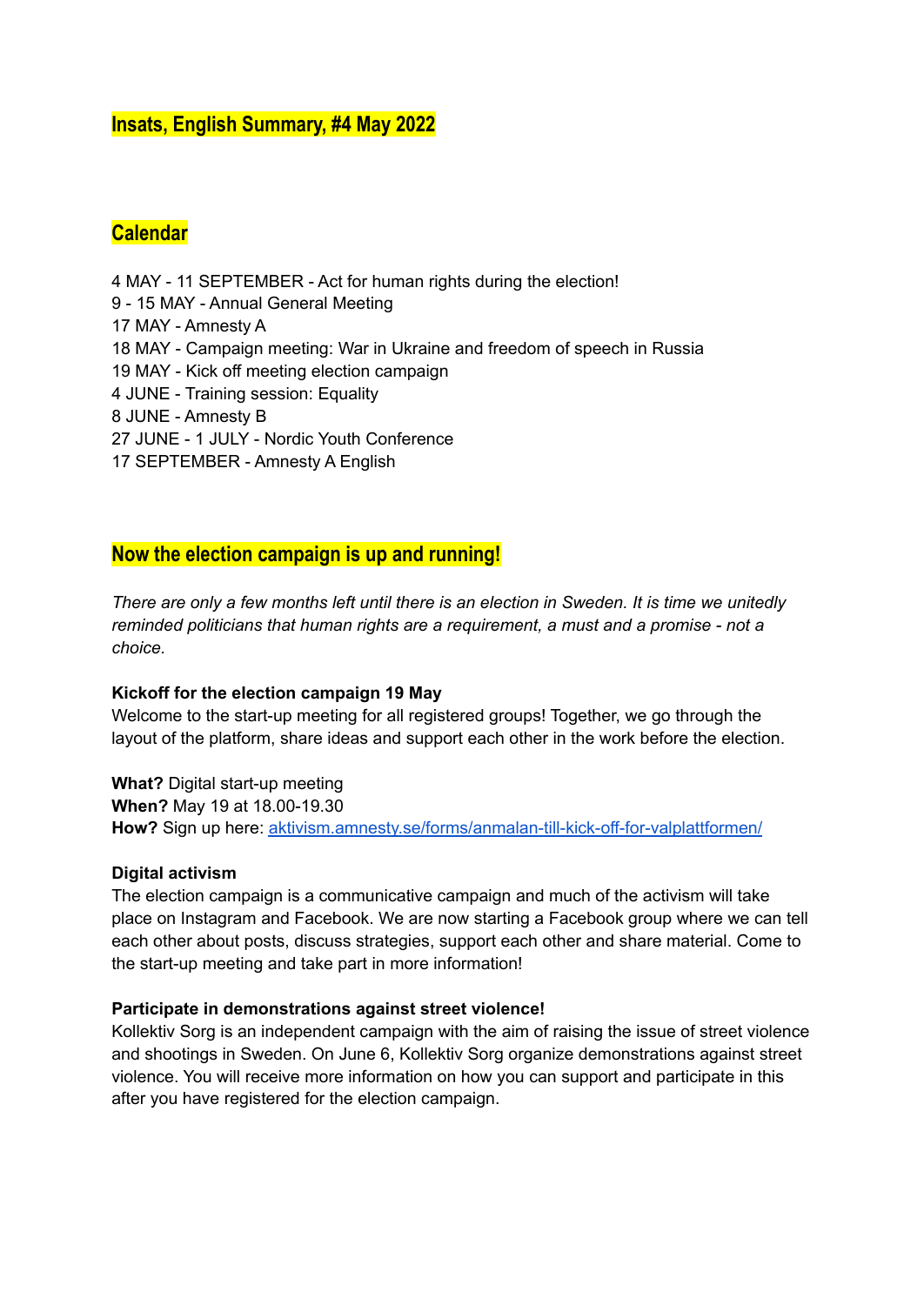#### **Registration for the election platform**

When registering, you will receive all the instructions and all the material you need. Sign up here: [aktivism.amnesty.se/forms/anmalan-till-valplattformen-2022/](https://aktivism.amnesty.se/forms/anmalan-till-valplattformen-2022/)

Marianne Gyllenpistol / [marianne.gyllenpistol@amnesty.se](mailto:marianne.gyllenpistol@amnesty.se)

## **Act against the war in Ukraine and for Russian demonstrators!**

Russia's invasion of Ukraine is an act of aggression that has unleashed the gravest human rights and refugee crisis in Europe since World War Two. Amnesty International is documenting serious violations of international humanitarian and human rights law, including the unlawful killing and injury of civilians, destruction of infrastructure, and blocking of desperately needed aid for civilians. Attacks on hospitals and schools, employing "surrender or starve" sieges on civilians, the use of banned weapons such as cluster munitions, and strikes on populated areas using inaccurate weapons may constitute war crimes.

Meanwhile, the Russian authorities have unleashed an unprecedented, nationwide crackdown on independent journalism, anti-war protests and dissenting voices following Russia's invasion of Ukraine. The Kremlin remains hellbent on hiding the human cost of its war and has blocked independent news sites and social media. Meanwhile, anyone caught spreading what it regards as "fake news" about the conflict faces a prison sentence of up to 15 years.

## **Campaign meeting**

18 May we are inviting all activists to join a meeting where we will talk about the invasion of Ukraine, how Amnesty's work differs from other organizations, and how the freedom of speech is limited for journalists and human rights defenders in Russia. We will also talk about how groups and activists can act, and what to do to shed light on this during the coming months. The meeting will be held online 18 May, 18:00-20:00. Sign up here: [aktivism.amnesty.se/forms/kampanjmote-kriget-i-ukraina/](https://aktivism.amnesty.se/forms/kampanjmote-kriget-i-ukraina/).

Fartun Andersson Ramnemo / [fartun.andersson-ramnemo@amnesty.se](mailto:fartun.andersson-ramnemo@amnesty.se) Julia Karlsson / [julia.karlsson@amnesty.se](mailto:julia.karlsson@amnesty.se)

## **Stand up for the freedom of speech and the right to protest**

We continue to prioritize the right to protest within the human rights area freedom of speech and freedom of assembly. Here comes an update!

Governments across the world keep on questioning the right to peaceful protests and gathering. Read more about this in the yearly report at **amnesty.se**.

## **What have we focused on this year?**

During the first months of 2022, we have evaluated Write for Rights 2021, where Bernardo Caal Xol has been released and Imoleayo Michael has been assigned a new judge!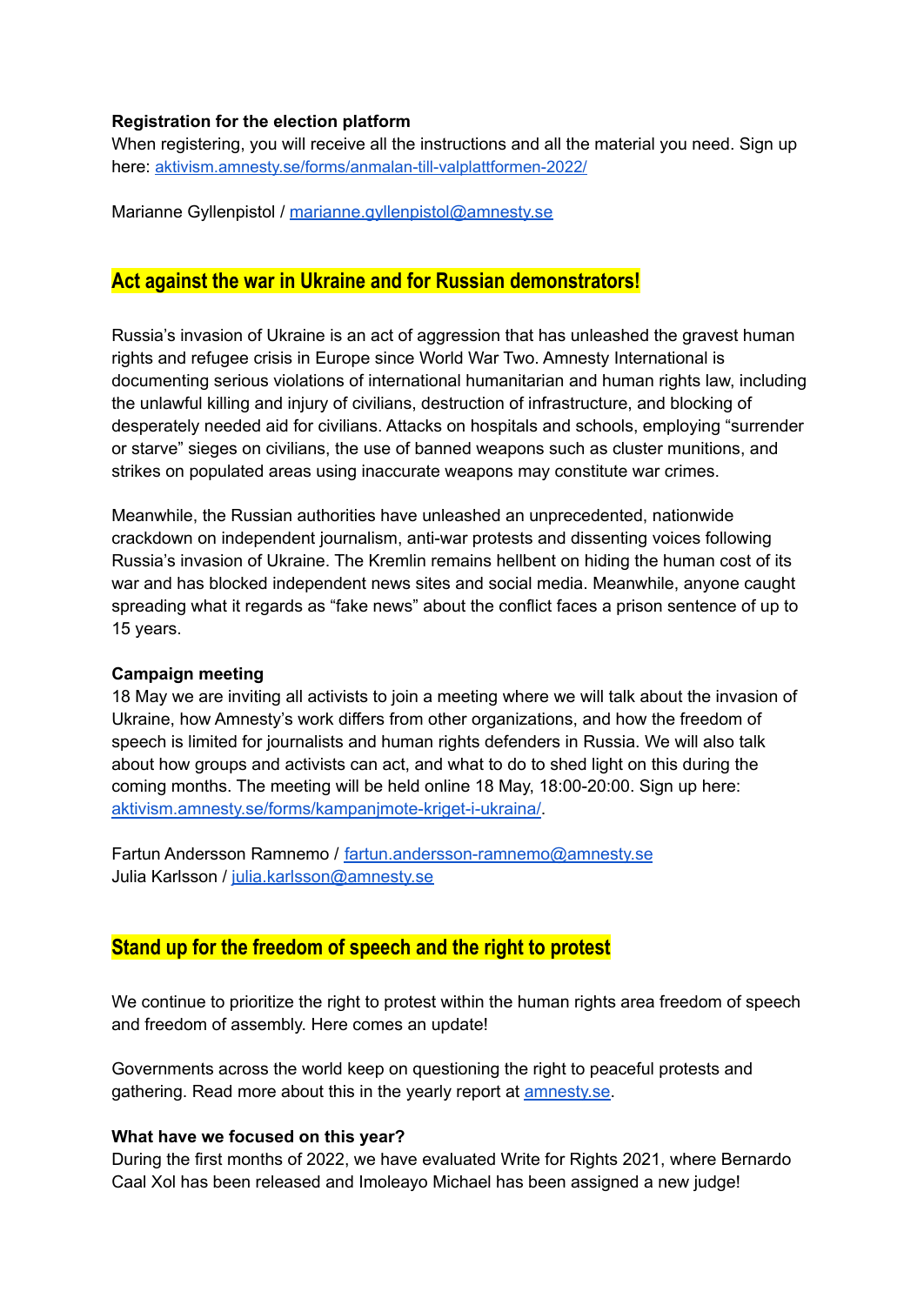The campaign Ban the Scan has also made its way forward. View the progress at this website: Ban the [Scan](https://banthescan.amnesty.org/decode/)!

#### **How can we contribute to change right now?**

Now we will focus on the freedom of speech in Russia, as a result of the Russian invasion of Ukraine. The last two years, Write for Rights has been focusing on the right to protest and this will also be the theme this year!

Fartun Andersson Ramnemo / [fartun.andersson-ramnemo@amnesty.se](mailto:fartun.andersson-ramnemo@amnesty.se)

## **Demand sex education in Paraguay!**

We are now continuing the work for sexual and reproductive rights. In the spring, we will work against forced pregnancies among girls in Paraguay and for the Ministry of Education to lift the ban on sex education in schools.

## **What's happening in Paraguay?**

Hundreds of girls aged 14 and under give birth in Paraguay every year. In the majority of cases, it is a matter of forced pregnancies after sexual abuse. Forcing girls to complete such a pregnancy not only endangers their lives and health, but can have devastating psychological, emotional and social consequences. The institutionalized violence is a result of decisions and negligence on the part of the authorities to protect the rights of these girls.

An important factor in preventing and detecting sexual abuse early on is comprehensive sex education. Sex education gives children and young people better opportunities to recognize and alert about abuse. Sex education also helps to change stereotypical gender norms and beliefs that pave the way for sexual violence. But the Paraguayan Ministry of Education has banned comprehensive sex education in schools and eliminated all references to "gender" in public education materials.

## **What do we want to achieve?**

To change the situation of girls in Paraguay, the authorities must lift the ban on comprehensive sex education and ensure that girls who are subjected to sexual violence receive the care and support they need.

## **Sign up for the campaign!**

We create change best together! Sign up for the campaign and get more information about how you can act during the campaign and get access to the campaign material. Link to registration can be found here: [aktivism.amnesty.se/forms/anmalan-paraguay/](https://aktivism.amnesty.se/forms/anmalan-paraguay/)

Ida Larsson / [ida.larsson@amnesty.se](mailto:ida.larsson@amnesty.se) Julia Karlsson / [julia.karlsson@amnesty.se](mailto:julia.karlsson@amnesty.se)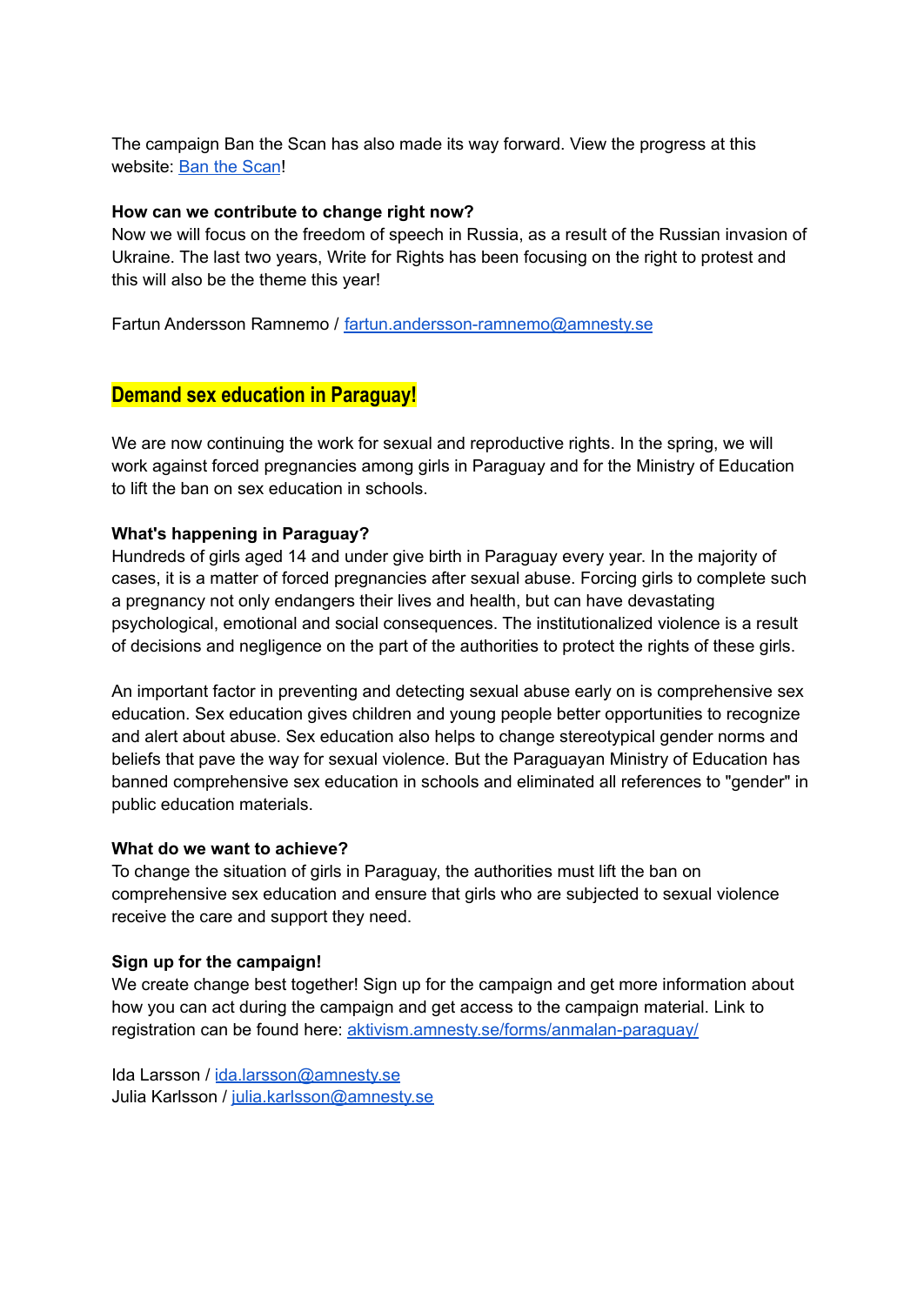# **The board informs**

## **A feminist, anti-racist and inclusive leadership for Amnesty**

This year's Regional Forum was held on April 9-10 and had about 80 participants both days. The days were inspiring and inclusive, on Saturday we were visited by Professor Philippe Sands who talked about the situation in Ukraine and Rendari Baumgartner from Johannesburg who talked about anti-racism, our own prejudices, and that we need to change ourselves in order to change the world. During the meeting, the motions for the international annual meeting - Global Assembly Meeting - were also discussed.

One of the motions is about feminist leadership. The motion has been preceded by a broad consultation process and during the regional forum the proposal was further processed.

When we discussed what the meaning of a feminist leadership should be, it was emphasized, among other things, that it is important to include questions about gender linked to feminist leadership. Many argued that anti-racist work, linked to leadership, should go hand in hand with the movement for feminist leadership. It was also suggested that, instead of a feminist leadership, talk about an ethical and good leadership, which many were positive about.

Regardless of the heading used for Amnesty's leadership, the dismantling of prejudices is a must. We need to challenge discrimination, both within the international movement and within the Swedish organization. We all need to be aware of how our own privileges can make others feel powerless and we need to think about how we react to the privileges of others.

We also discussed that many boards work voluntarily, which reinforces the need for leadership that understands the importance of self-care and concern for others. Many emphasized the importance of a flexible and supportive work environment and a leadership characterized by empathy and open minds.

Inclusion was considered by everyone to be important, but difficult in practice. We agreed that we need to build inclusive teams where we listen in and respect each other and make visible obstacles to participation.

Our International Secretary-General concluded the meeting by emphasizing the importance of Amnesty being united and not fragmented. A united Amnesty is possible with strong ethical leadership, a quality that can definitely be attributed to our International Secretary General Agnés Callamard.

/Parul Sharma, Chairman